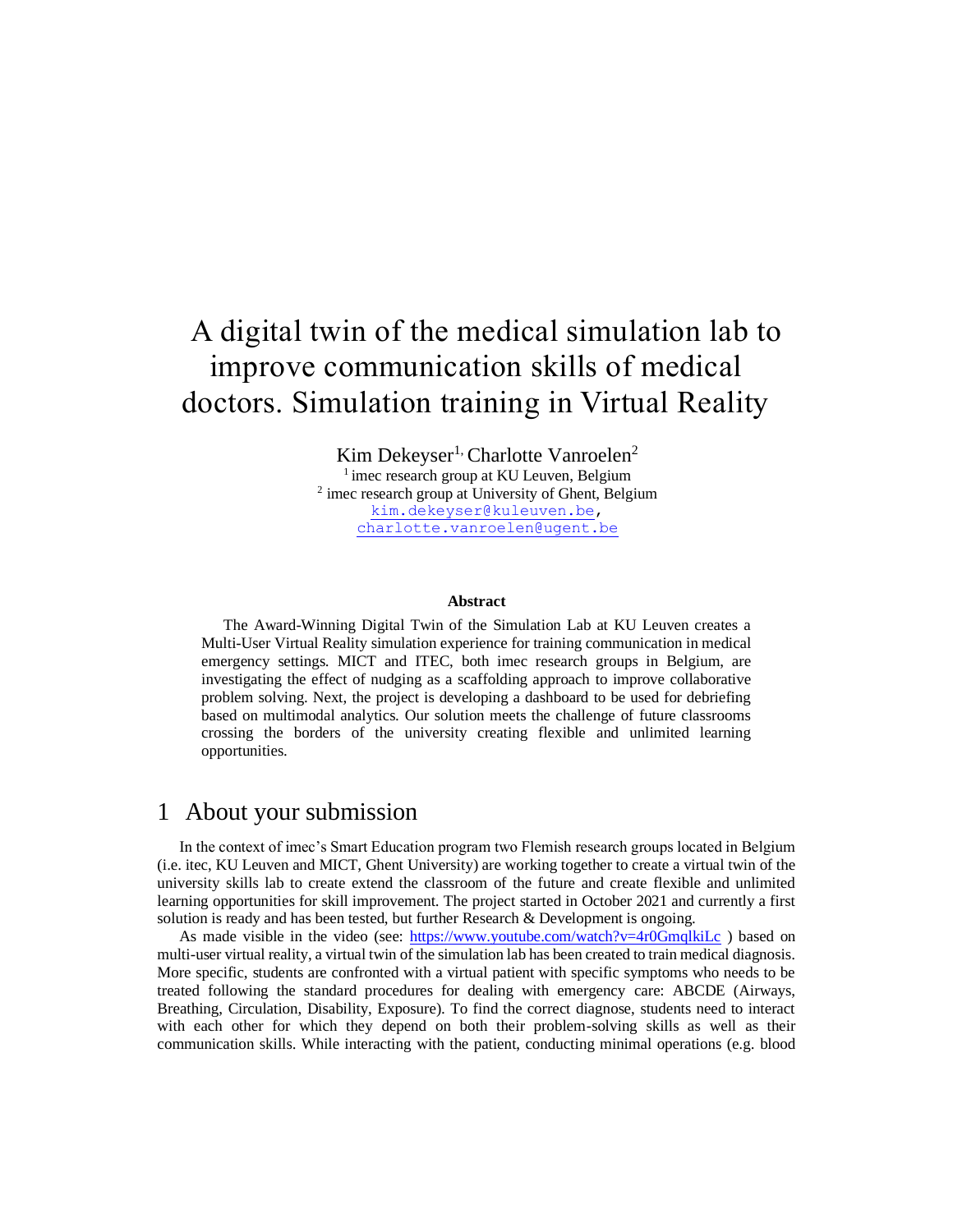pressure, saturation…), viewing and interpreting observations and measurements together and communicating with each other students should find that correct solution of this case, i.e. "In-stable angora".

Based on multimodel learning analytics, we study indicators of joint attention and mutual awareness of the situation during collaborative problem solving. All students' actions are mirrored on a teacher/trainer dashboard (see pictures). Through the dashboard the teacher/trainer can launch nudges to prompt students to perform certain actions. The current research project is investigating the effectiveness of different nudges (implement versus explicit nudges on the desired behavior). Once we know more about the effectiveness of the nudges, they will be automated.

This solution can create a lot of impact as in emergency situations effective collaboration is critical, e.g. performing cardio-pulmonary resuscitation (CPR). Based on theory and practice, it is known that Collaborative Problem Solving (CPS) involves mutual awareness of the situation, clear communication and joint coordination of work. Poor collaboration wastes valuable time and can ultimately lead to life threatening mistakes. We also know that CPS skills do not come naturally, which means that they need to be trained. In training CPS skills, reliable and valid data about trainee behavior is needed to inform and to provide actionable feedback. Effective feedback is just-in-time (aimed at trainees) and consolidated in debriefing (trainees and trainer). Current solutions rely on fully manual analysis, e.g. (video) observation. This is all very time consuming. Consequently, students often do not get enough opportunities to practice the critical communication and collaborative problem solving skills.

What makes our project unique is that we are working towards automated collaborative practice and analysis in virtual reality. Currently, students get only limited opportunities to practice collaborative problem solving, with our solution, we will be able to offer them much more practice sessions. The virtual twin offers students the same scene as in reality but we can add just-in-time feedback by collecting reliable and valid data about trainee behavior. Collaboration is central in this virtual reality scene, students have to work together during the medical simulation. Both students treat the patient: they can ask questions, they can check parameters and can perform minor medical procedures. By collaborating and communicating efficiently with the patient and each other, the necessary steps to treat the patient can be taken after the right diagnosis was made.

The project is ongoing, we have currently tested the application with 34 students and the first results are promising. The potential can be found in three areas of interest: simulation XR, capture behavior and collaborative problem solving. Students will be able to get independent practice in XR with nudging leading them towards certain desired behaviors. They will also get insight into their own behavior thanks to the debriefing that will be based on authentic data. Trainers get insights into effective guiding practice, they can understand student behavior better and they can establish a well-rounded training programme for each student.

Our VR-enabled classroom sets us on the path to answer the following questions: (i) how are CPS skills visible in observable communicative behaviour? The following actions are captured:

- Visual and auditive contact with the patient
- Visual and auditive contact with the colleague (nurse/doctor)
- **Movement**
- Position data: proximity to the patient, to peer, to tools...

(ii) What is desired behaviour in CPS and how is this visible in observable behaviour?

(iii) How can we measure this behaviour through advanced software and hardware sensors, ideally in real-time?

The following tracking and detection approaches are used: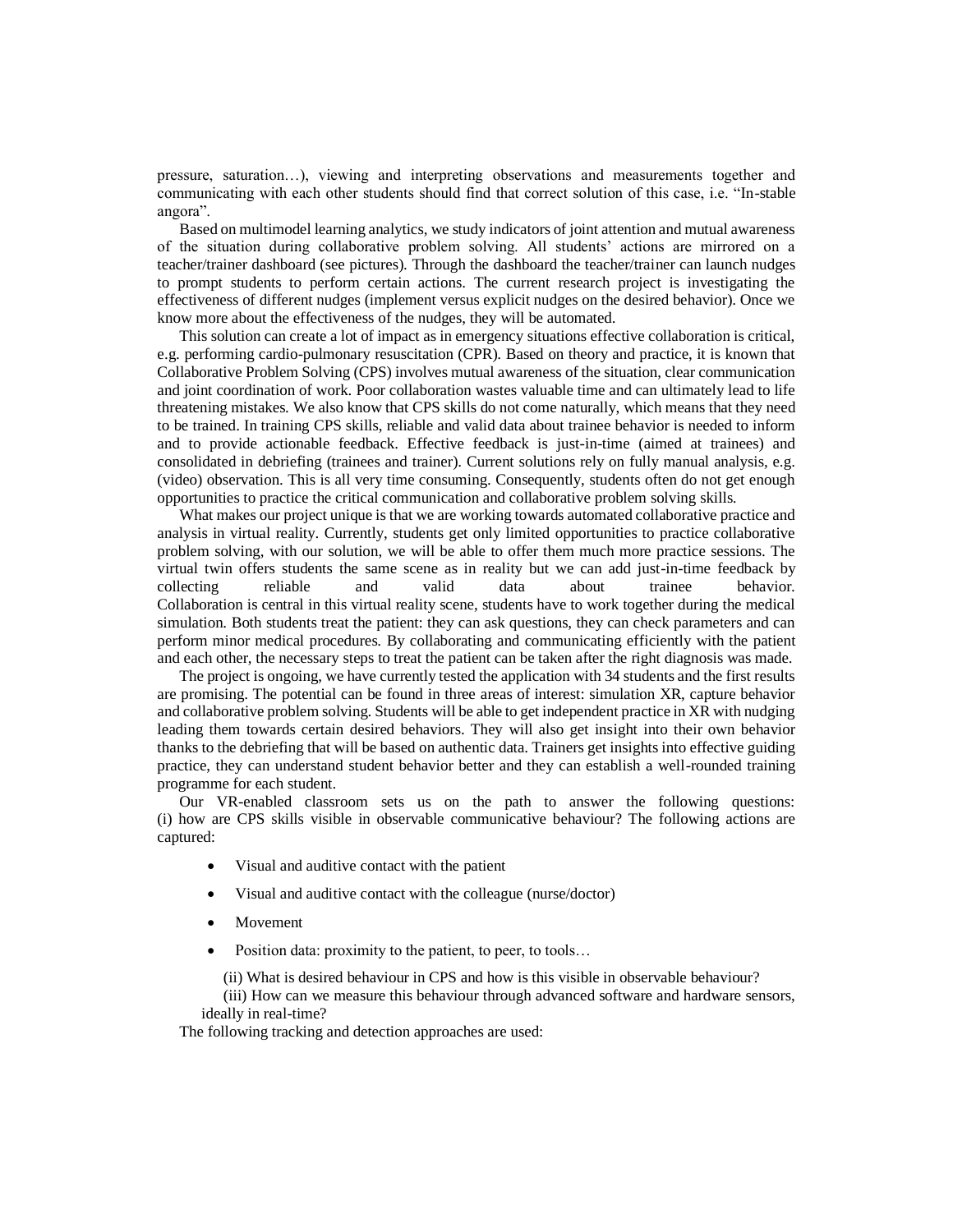- Eye-tracking
- Face-tracking
- Speech detection

(iv) how do we visualize CPS performance to learners so that they can reflect on and learn from their performance (delayed visualization) or can amend their behaviour immediately (real-time visualization)? and (v) how do we alert teachers of individual/group desired or undesired behavioural patterns, so that they can provide appropriate feedback and support to the learners?

Our digital twin created a classroom crossing the boarders of the institution facilitating collaborative learning and multi-insitution education to broaden the international reach.

We hope we can further inspire other institutions in the EUNIS community.

## 2 Testimonials

### 2.1 Testimonials from the medical students who tested the simulation in Virtual Reality:

"I found the experience very positive, I am looking forward to using it more frequently in the future. I had less stress in virtual reality than during the regular simulations, I have no clue how it came. I hope we can practice more!"

"I think this can become a very valuable tool for the medical training .You also need less material, I would do this more often if possible."

"I enjoy the virtual reality scene, you feel like it's more real. Even more than with the regular simulator doll. At least, that's my opinion."

"I think it gives us great learning opportunities. You learn by doing and by getting feedback, which is normally not often possible. It also offers us learning opportunities to practice our communication skills with the patient."

#### 2.2 Testimonials from the teachers in medical simulation training:

"Students behave like they would behave with a real patient, I was surprised how immersed they were into the scenario."

"There are great opportunities for the future, it will be very beneficial for students to get more opportunities to practice without our assistance."